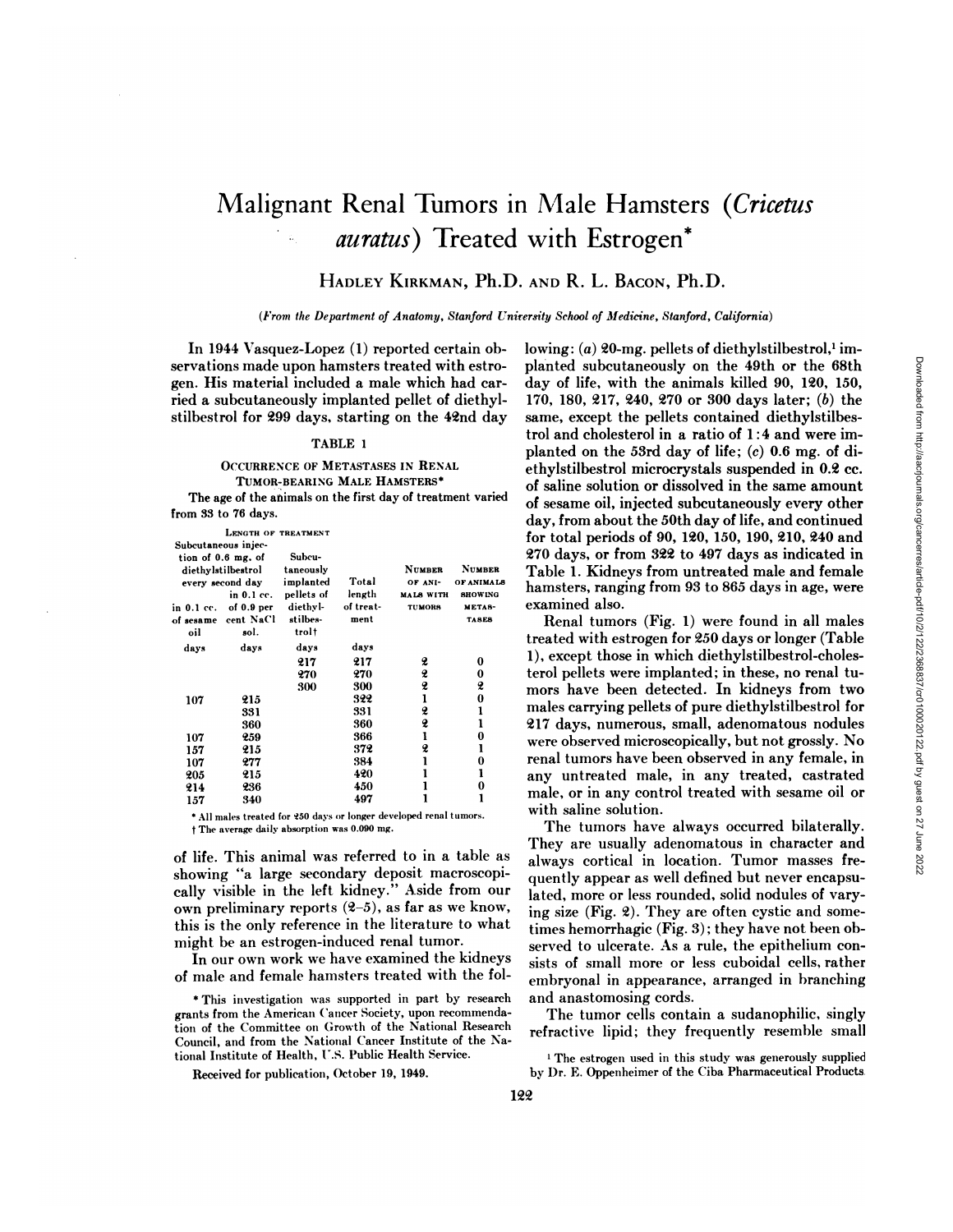signet rings. There are spindle-celled areas which are sarcoma-like in appearance. "Ciliated" cells, while rare in most of the tumors, sometimes occur in large numbers, both in primary and in metastatic growths. They vary from low columnar to that the "cilia" represent a considerably modified high cuboidal in shape and are smaller and more acidophilic than are the nonciliated tumor cells. They are sometimes arranged in the form of tu bules; in most cases, however, they comprise pe ripheral bands of simple epithelium, partially sur rounding cords of stratified cuboidal nonciliated tive, while basal granules and brush borders are<br>epithelium, as seen in section (Fig. 4). Superficial- distinctly positive. "Ciliated" borders are much epithelium, as seen in section  $(Fig. 4)$ . Superficially, such arrangements simulate, but are not ho mologous with developing renal corpuscles. Ros ette-like arrangements of epithelial cells are com mon, with the cells frequently radiating outward from a central clear space lined by a single layer of flattened cells.

No lymph- nor blood-borne metastases have been observed. Metastasis occurs by implantation after mechanical transport through the peritoneal cavity. In advanced cases, however, metastatic growths are found from diaphragm to scrotum, fre quently invading the parenchyma of abdominal viscera. While studies to be reported later by Dr. A. C. Griffin show that the tumors resemble true neoplastic growths in regard to their content of riboflavin, desoxyribonucleic acid, etc., they are not considered highly malignant. For the time be ing, we are calling them malignant adenomas rather than adenocarcinomas or embryomas.

Some of the tumor cells appear to arise from proximal convoluted tubules (Fig. 5). It is pos sible that other segments of the nephron, or even  $g$ interstitial tissue, may contribute; but so far this has not been clearly demonstrated. As suggested earlier (2), it is believed that a significant contri bution may be made by a localized band of sudanophilic epithelial cells in the lining of the renal pel vis (Fig. 6). However, indications of such an origin have been observed only in kidneys bearing well developed tumors; i.e., no early stages in the de velopment of tumors from pelvic epithelium have been seen. A possibility that the tumors may be myoepitheliomas is considered improbable, but has not been completely ruled out.

While it is possible that the "ciliated" cells may be derived from a Mullerian duct rest, we have ob served no other indication of the existence of such a rest in the kidney. It is considered more likely brush border. It is hoped that cytological material, now being prepared, will provide the answer to this question. In material fixed according to Bouin and Rossman and stained by the periodic acid-Schiff method of MacManus (6), "cilia" are negative, while basal granules and brush borders are thicker than brush borders, and "cilia" show no indications of being embedded in a ground sub stance.

## SUMMARY

In summary, it has been found that chronic treatment of male hamsters with diethylstilbestrol is followed by the appearance of multiple cortical tumors in both kidneys. The exact origin or origins of the tumor cells is still under investigation. Ul Indications of being embedded in a ground sub-<br>stance.<br>SUMMARY<br>In summary, it has been found that chronic<br>treatment of male hamsters with diethylstilbestrol<br>is followed by the appearance of multiple cortical<br>stances in bot tastases have not been observed outside the ab dominal cavity.

A detailed description of the tumors will appear later, as will accounts of experimental work now in progress.

### REFERENCES

- 1. VASQUEZ-LOPEZ, E. The Reaction of the Pituitary Gland and Related Hypothalamic Centers in the Hamster to Pro longed Treatment with Estrogens. J. Path. & Bact., 66:1- 13, 1944.
- MATTHEWS, V. S.; KIRKMAN, H.; and BACON, R. L. Kidney Damage in the Golden Hamster Following Chronic Administration of Diethylstilbestrol and Sesame Oil. Proc. Soc. Exper. Biol. & Med., 66:195-96, 1947.
- 3. KIRKMAN,H., and BACON,R. L. Some of the Effects of the Chronic Administration of Diethylstilbestrol in Golden Hamsters. Anat. Ree. (Suppl.), 100:135-36, 1948.
- --------. Renal Adenomas and Carcinomas in Diethylstil-<br>bestrol Treated Male Golden Hamsters. Ibid., 103:59-60, 1949.
- 5. BACON, R. L., and KIRKMAN, H. Some Effects of Diethylstilbestrol on the Reproductive Tract in Golden Hamsters. Anat. Ree. (Suppl.), 103:5, 1949.
- 6. MACMANUS,J. F. A. Histológica!and Histochemical Uses of Periodic Acid. Stain Technol., 23:99-108, 1948.